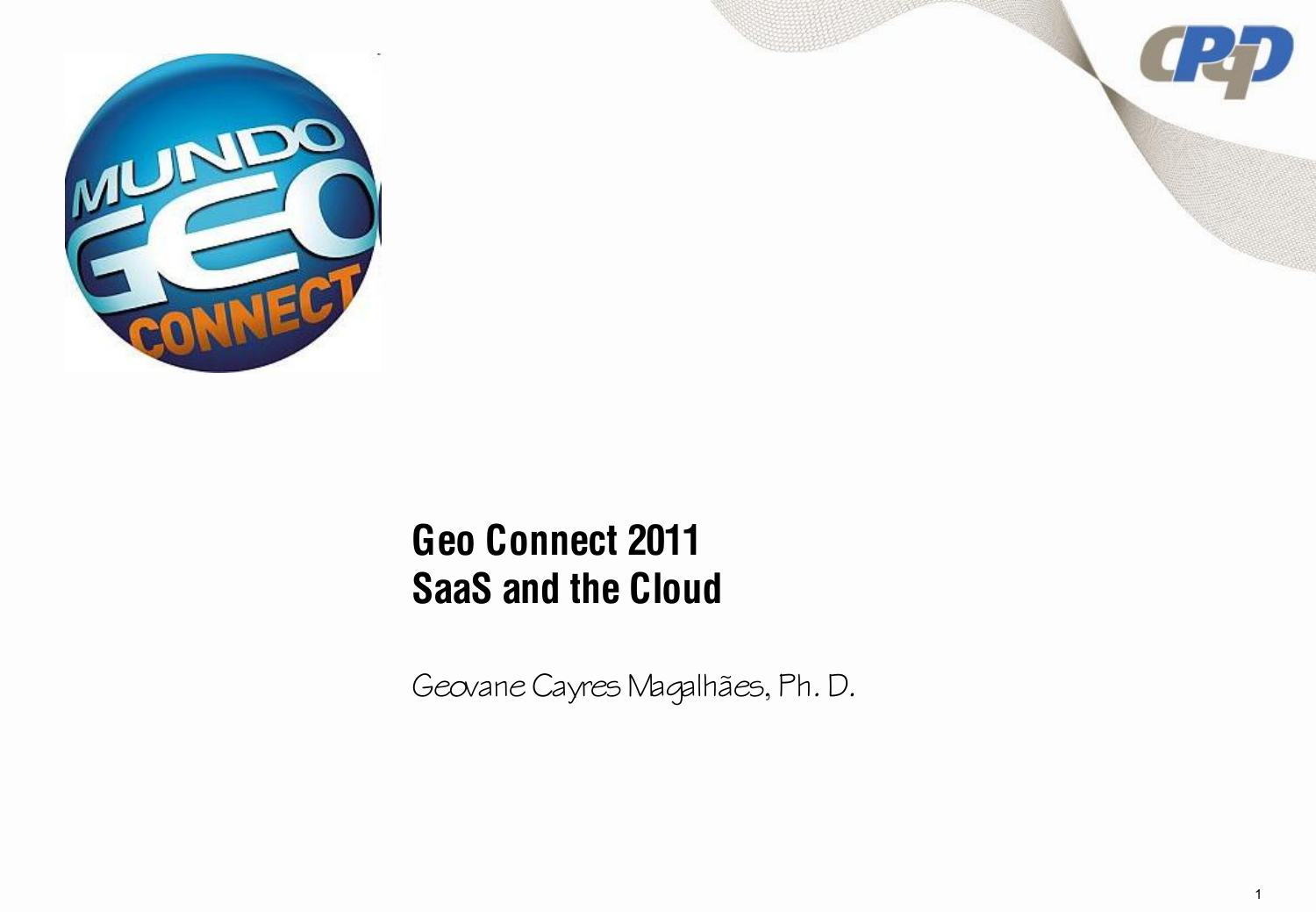## **Software as a Service (SaaS)**

- Old concept in a new vest
- Well suited to support web-light applications
- Relieve end customer of all IT infrastructure
- Rides on the wave of Cloud Computing
- Can it be successfully applied to Infrastructure GIS applications?

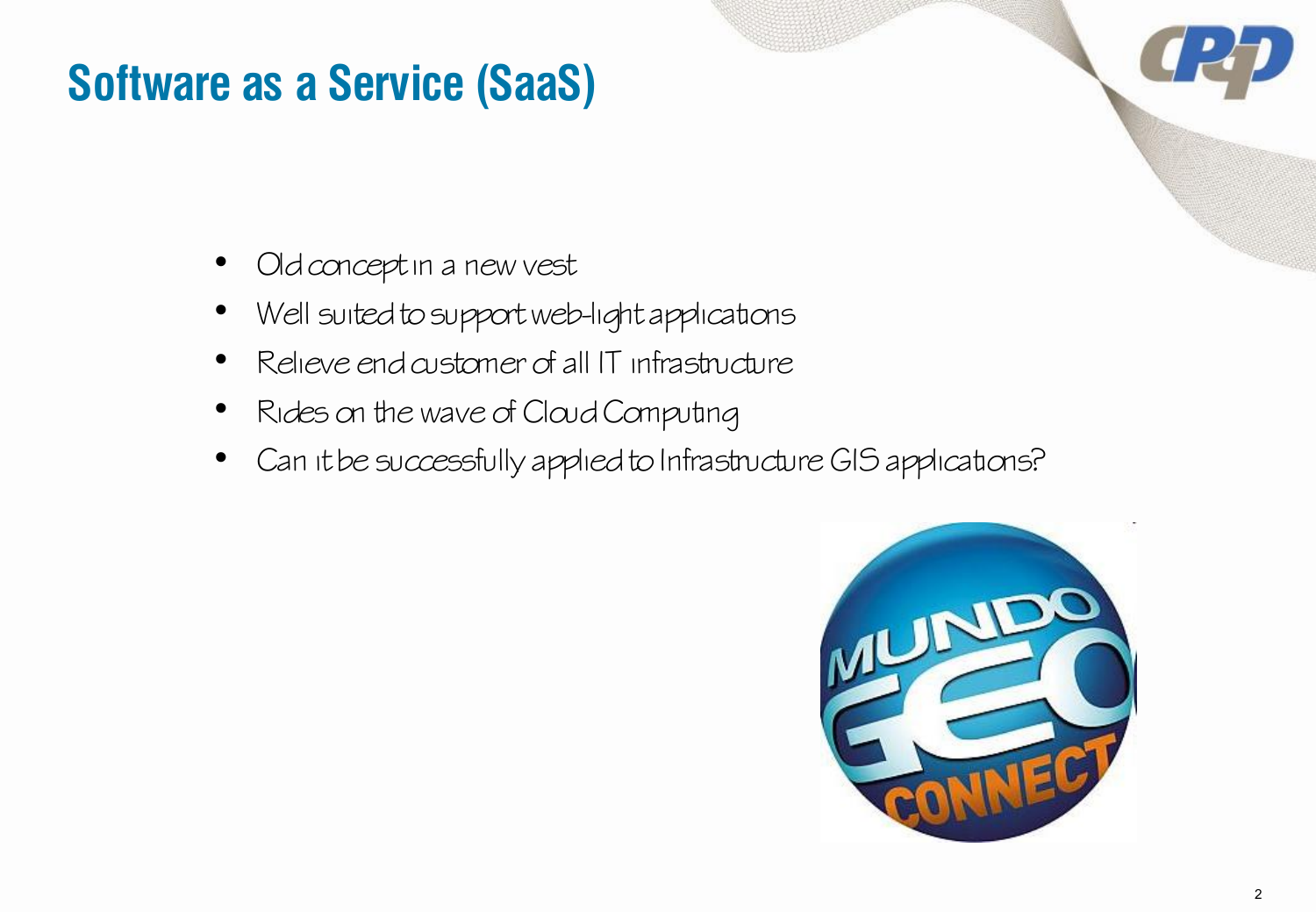#### **SaaS**

- Ups and downs
	- Service Bureaus, Time-Shanng, PCs, Internet, Cloud Computing
- New scenano
	- IT infrastructure becoming more complex
	- Security issues
	- Software upgrades applied more often
	- Network is the computer
	- Globalization
- Go SaaS!

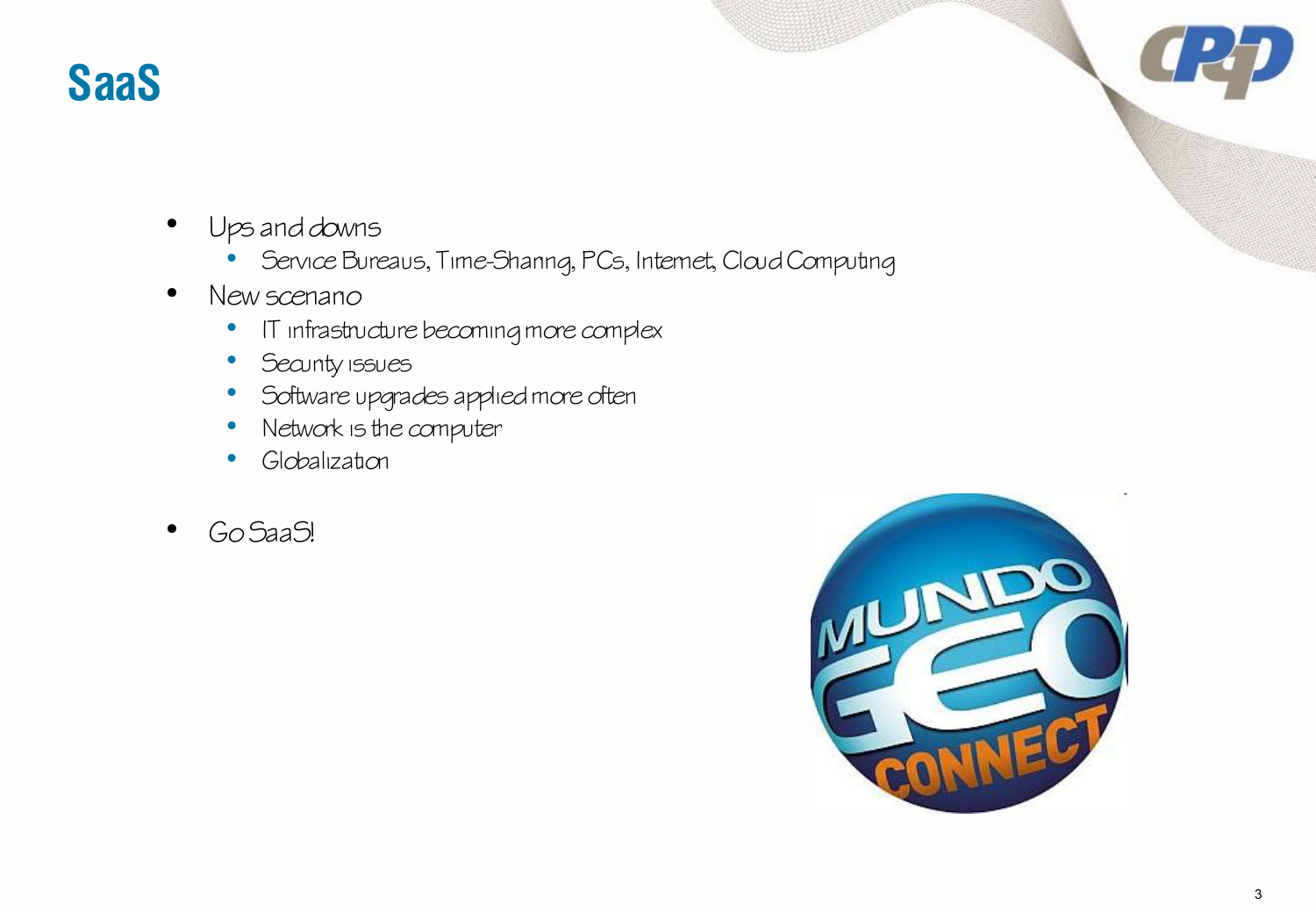## **Much more**

- Reduced start up costs
- Investment with the increase of profit
- Everything paid as a service (including support)
- Location independence
- No scalability issues
- Device independence

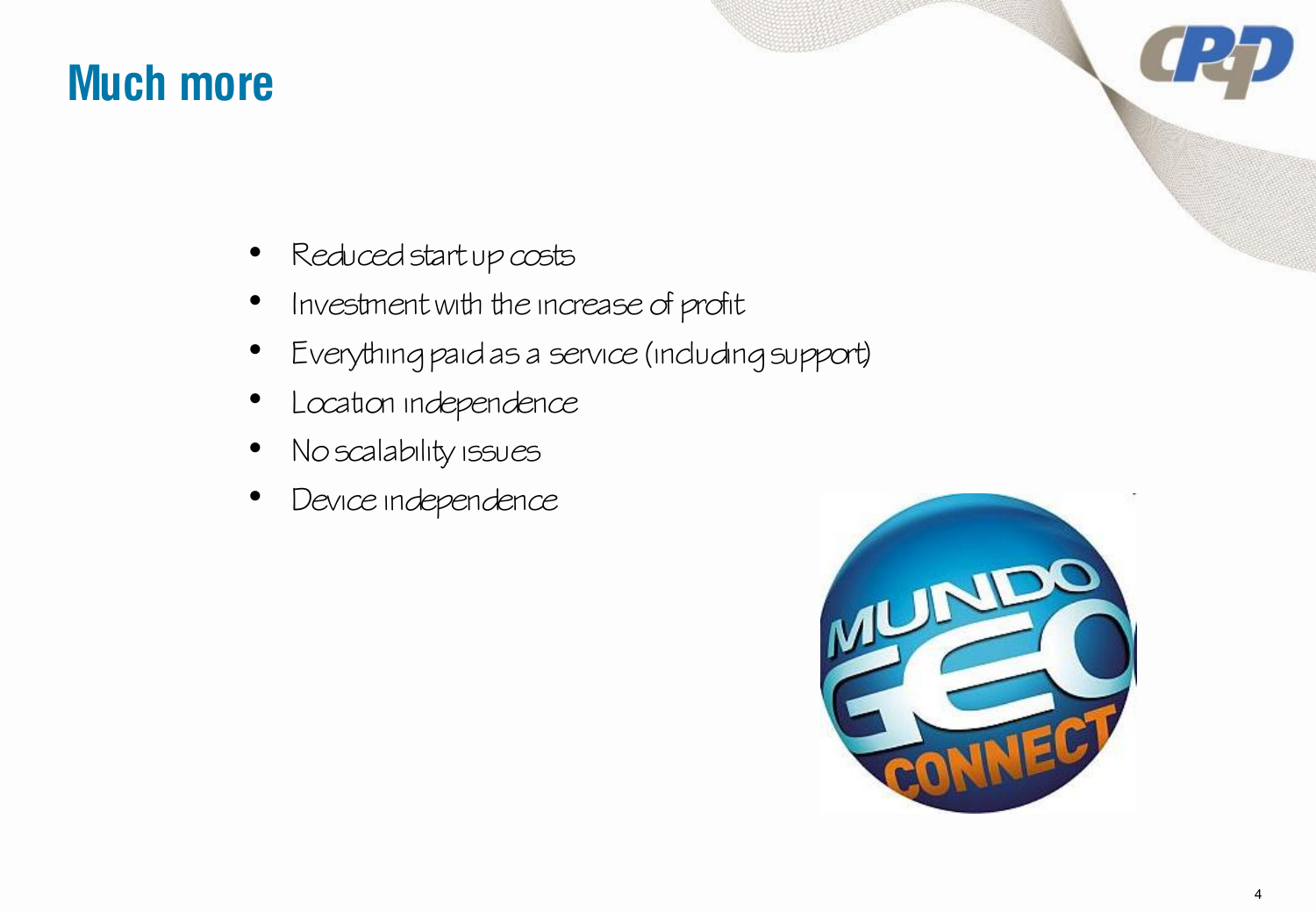## **Infrastructure GIS**

- Mix of CAD and GIS activities
	- Short, medium and long duration transactions
- Support for diverse activities
	- Marketing and Planning, Sales, Engineering, Construction and Operations

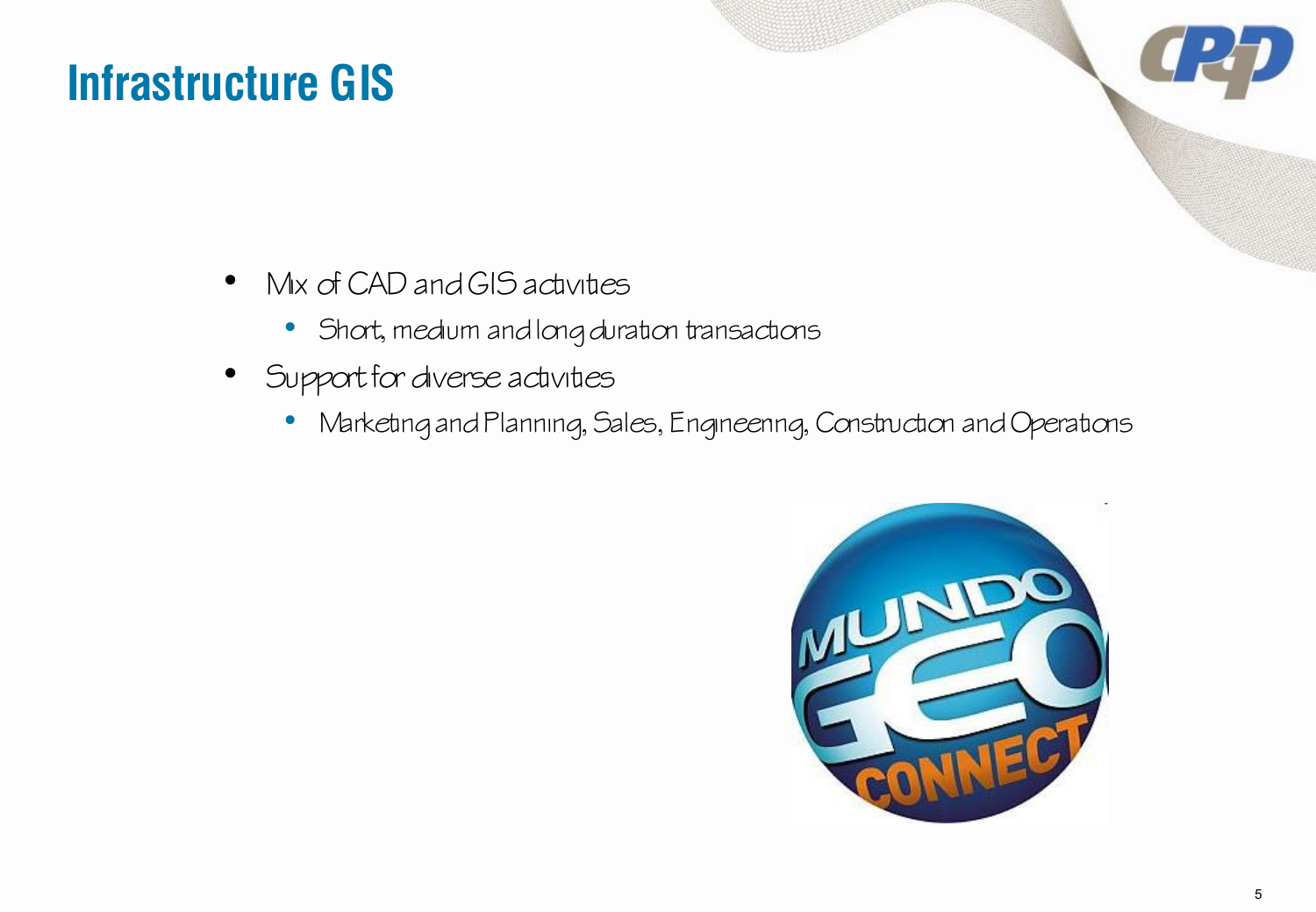# **Barriers to overcome**

- SaaS is a big step from the traditional sentiment of in-house system ownership and internal IT support – to a distant, delegated, epiphany of hosted applications and data via cloud computing
- Trust in the network pervasiveness
- Fear of being a pioneer

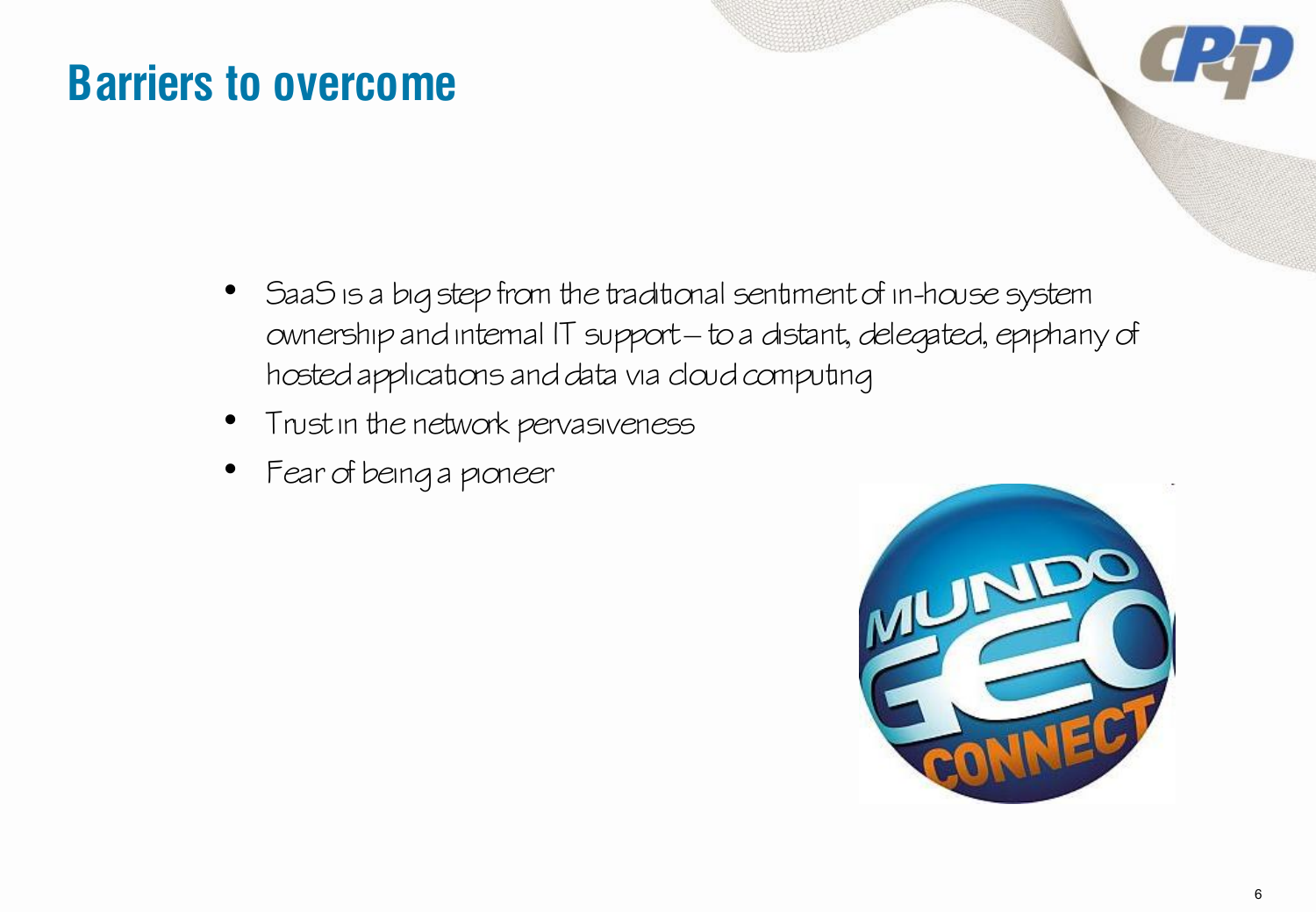#### **To overcome the barriers**

- Provide a working environments as close as possible to current mode of operation
- Do not compromise security
	- Only secure communication
	- No shortcuts to secure assets
	- Firewalls, closed hosted environment, domain authonzation
- SLA at high levels
- Acceptable bandwidth